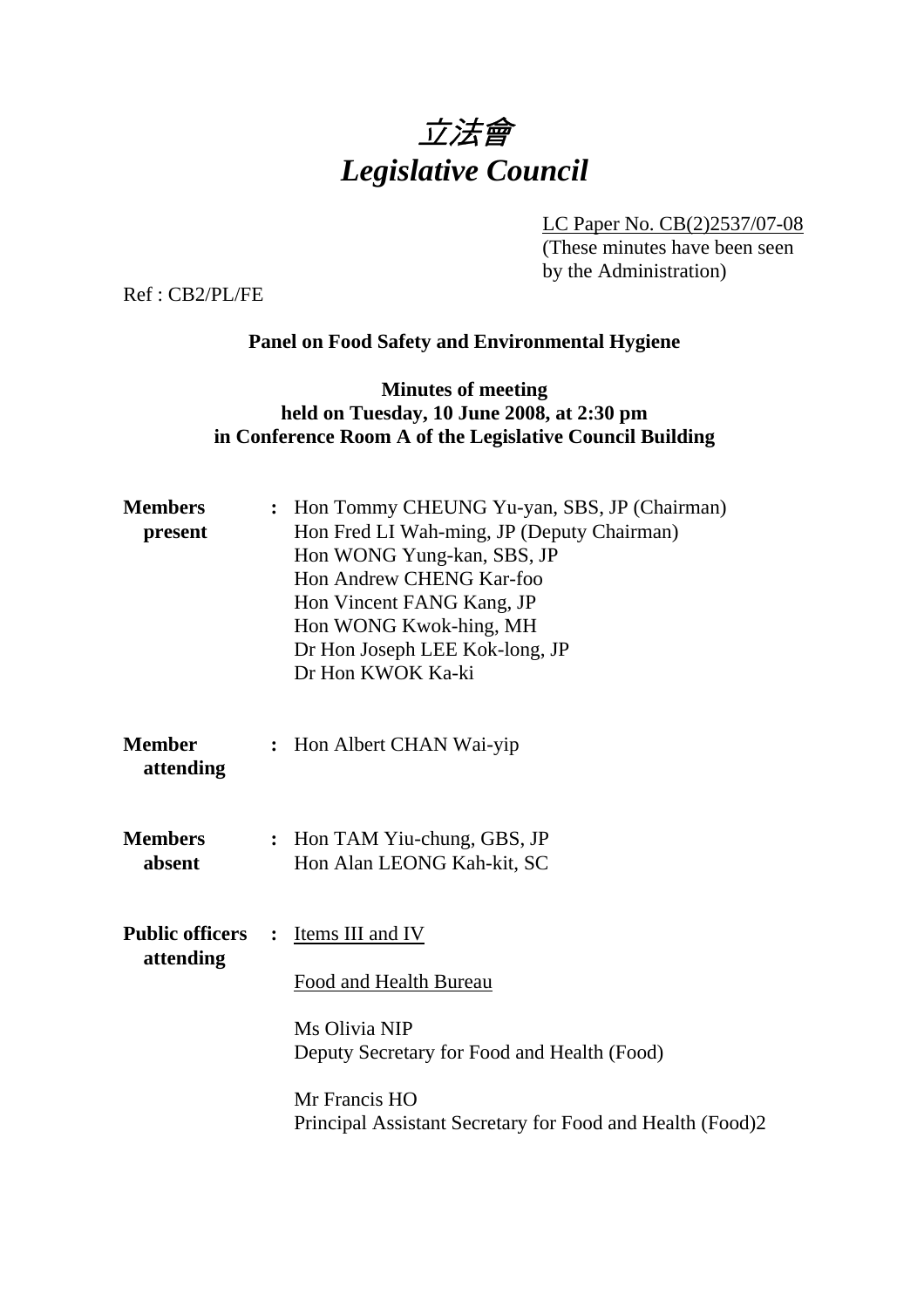#### Item III

Food and Environmental Hygiene Department

Mr LO Fu-wai Assistant Director (Operations)1

Buildings Department

Mr Patrick TSUI Ho Chief Building Surveyor (Rail and Licensing)

Fire Services Department

Mr LAI Man-hin Chief Fire Officer (Licensing & Certification Command)

Mr LAU Mun-ming Deputy Chief Fire Officer (Licensing & Certification Command)

#### Item IV

#### Food and Environmental Hygiene Department

Ms Alice LAU Yim Deputy Director (Environmental Hygiene)

Mr LO Siu-fung Assistant Director (Operations)2 (Acting)

**Clerk in :** Miss Flora TAI  **attendance** Chief Council Secretary (2)2

**Staff in :** Ms Alice LEUNG **attendance** Senior Council Secretary (2)1

> Ms Anna CHEUNG Legislative Assistant (2)2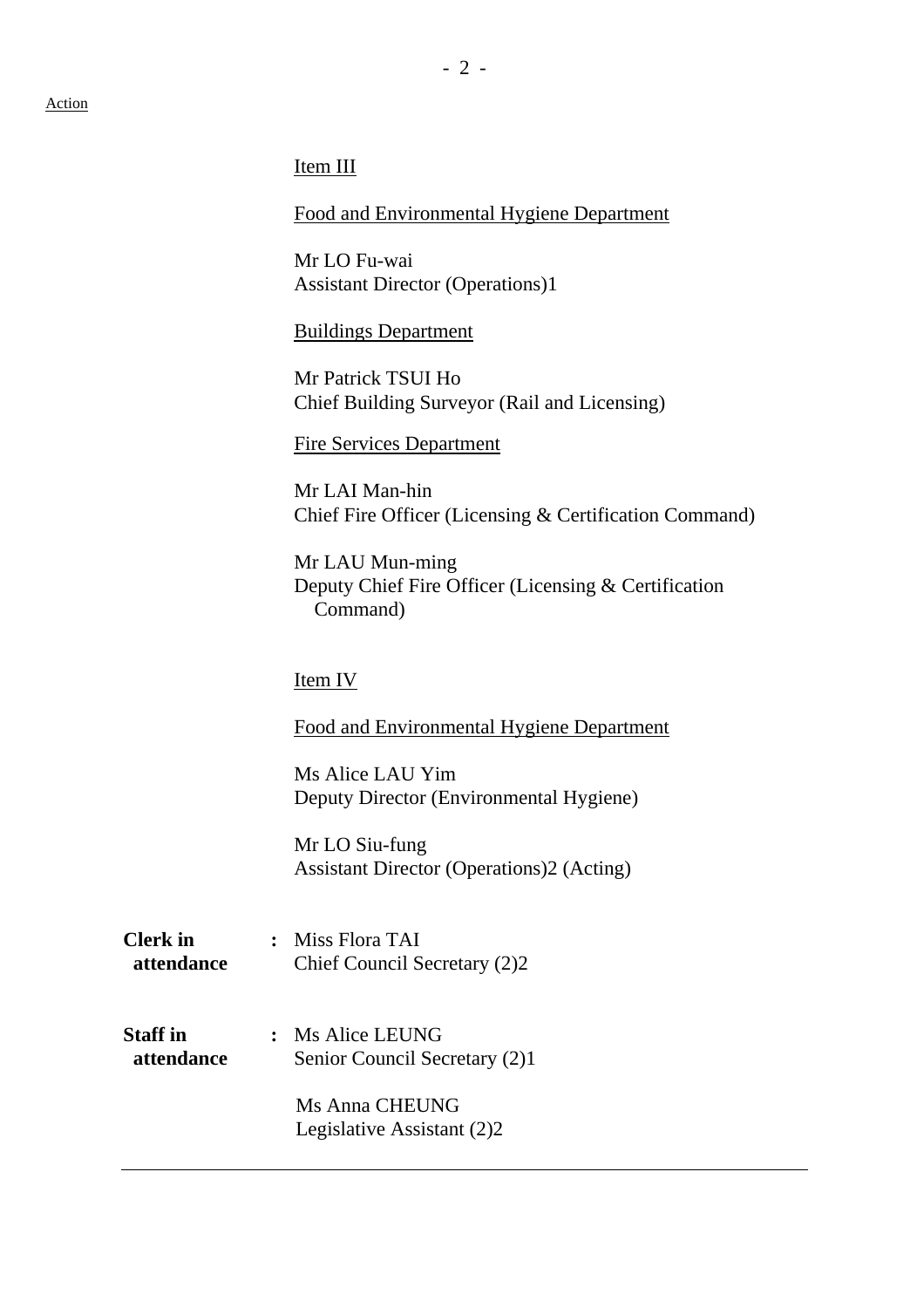# **I. Information paper(s) issued since the last meeting**

1. Members noted that a letter dated 13 May 2008 from Society for Abandoned Animals on the additional conditions attached to the animal trader licence had been issued to members since the last meeting [LC Paper No. CB(2)2054/07-08(01)] (English version only).

## **II. Items for discussion at the next meeting**  [Appendices I and II to LC Paper No. CB(2)2147/07-08]

### Next regular meeting on 8 July 2008

2. Members agreed to discuss the following two items proposed by the Administration at the next regular meeting scheduled for 8 July 2008 -

- (a) regulation and labelling of genetically modified food; and
- (b) inspection and quarantine arrangement for the 2008 Olympic and Paralypmic Equestrian Events.

# Special Meeting on 16 June 2008

3. At the suggestion of the Chairman, members agreed that the Panel should hold a special meeting on 16 June 2008 at 5:30 pm to invite deputations from the trade concerned to give their views on and discuss with the Administration the recent incident of discovery of H5N1 virus in chickens at Po On Road market. Members further agreed to invite members of the Panel on Health Services to the meeting.

(*Post-meeting note*: notice of the special meeting scheduled for 16 June 2008 was issued to members vide LC Paper No. CB(2)2235/07-08 on 11 June 2008.)

# **III. Liquor licensing review**

[LC Paper Nos. CB(2)2147/07-08(01) and (02)]

# Presentation by the Administration

4. Deputy Secretary for Food and Health (Food) (DS(FH)(Food) informed members that the Efficiency Unit completed a review of liquor licence in 2006, and made a total of 16 recommendations on the principle, process and communications aspects of the liquor licensing regime, the details of which were given in the Annex to the Administration's paper. The review also suggested that the Administration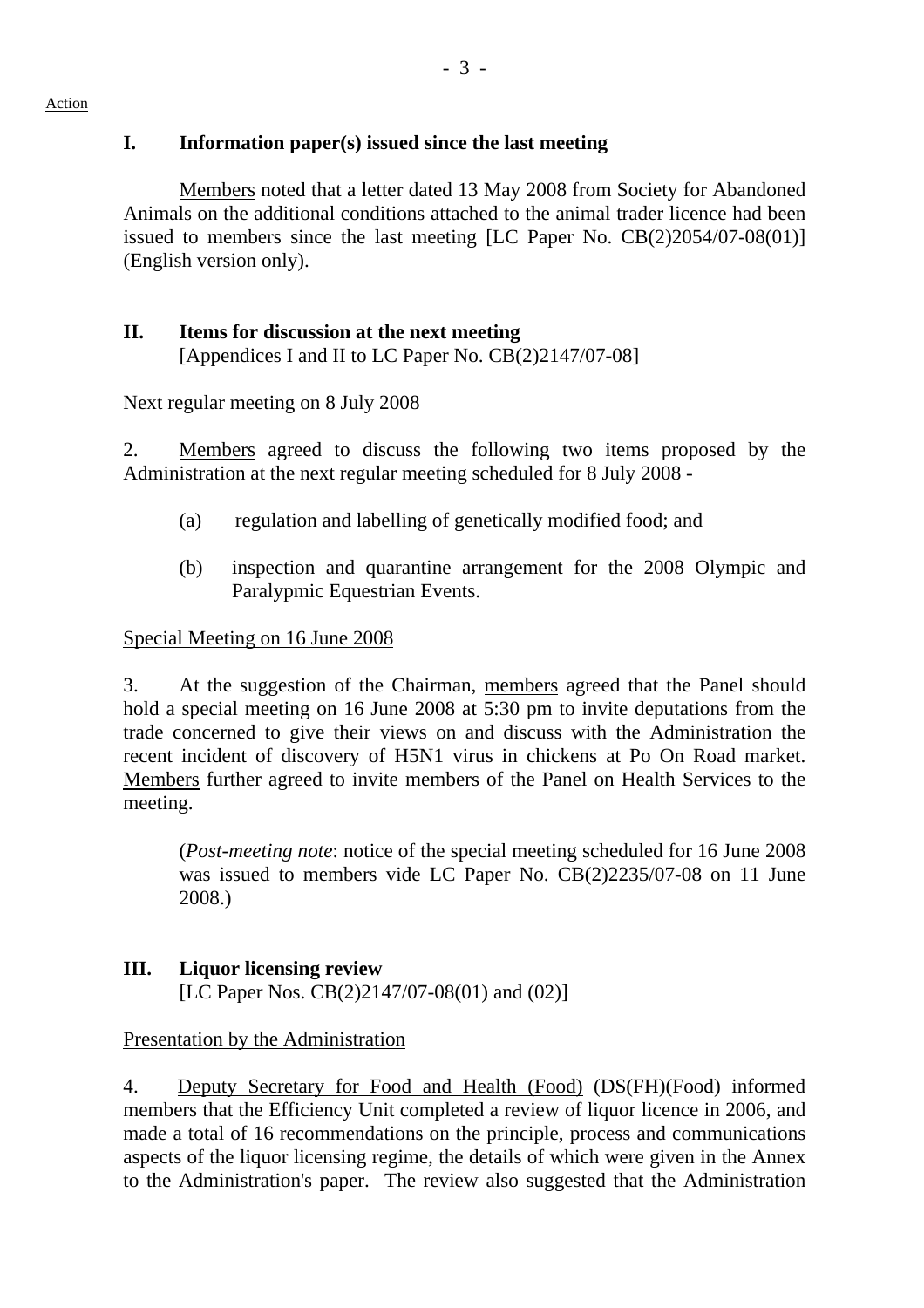should review the appropriate party for holding a liquor licence, the duration of the licence, and the need for a newspaper advertisement to inform members of the public on the licence application. As regards the concerns of some District Councils (DCs) and local residents about fire hazard and environmental hygiene problems caused by an increasing number of upstairs bars, DS(FH)(Food) advised that the Administration was considering whether further control measures should be imposed to limit the number and capacity of liquor selling premises that might be housed in a building by making reference to the size and scale of such premises and

5. Principal Assistant Secretary for Food and Health (Food)2 (PAS(FH)(Food)2) briefly highlighted the salient points of the paper entitled 'Review of liquor licensing' provided by the Administration [LC Paper No. CB(2)2147/07-08(01)]. He said that the Administration had taken various measures to address the concerns about overcrowding, fire safety and other nuisances caused by a proliferation of upstairs bars. The Administration would consult the trade, DCs and other stakeholders on its proposal to further regulate upstairs bars in a careful and extensive manner. On the review of the appropriate party for holding a liquor licence, the Administration would make reference to the Karaoke Establishment Ordinance (Cap.573) in exploring modifications to the Dutiable Commodities (Liquor) Regulations (Cap.109B) so that a person authorized by a company which wished to obtain a liquor licence could apply as the representative on its behalf. As regards the licence duration, legislative amendments to Cap.109B would be considered to enable the Liquor Licensing Board (LLB) to grant a liquor licence, at its discretion, with duration not longer than two years.

#### Upstairs bars

the building.

6. Mr WONG Kwok-hing commented that the Administration's paper failed to provide any concrete policy measures that would solve the problems caused by the proliferation of upstairs bars. He was concerned about the fire safety problem of upstairs bars and clubs, particularly those housed in a single staircase residential or composite commercial/residential building. On the Administration's proposal to impose a limit on the number and capacity of liquour selling premises that might be housed in a building, Mr WONG considered that it was necessary for the Administration to work out detailed and clear guidelines on the approving conditions for issuing liquor licences. He asked the Administration about LLB's view on the proposed measures to tighten the control over upstairs bars.

7. In response to Mr WONG Kwok-hing's concern over the fire safety of upstairs bars, DS(FH)(Food) explained that the pre-requisite for granting of a liquor licence was a full or provisional restaurant licence issued by the Food and Environmental Hygiene Department (FEHD) or a Certificate of Compliance (CoC) by the Home Affairs Department (HAD). The Fire Services Department would conduct fire risk assessment, when processing an application for restaurant licence.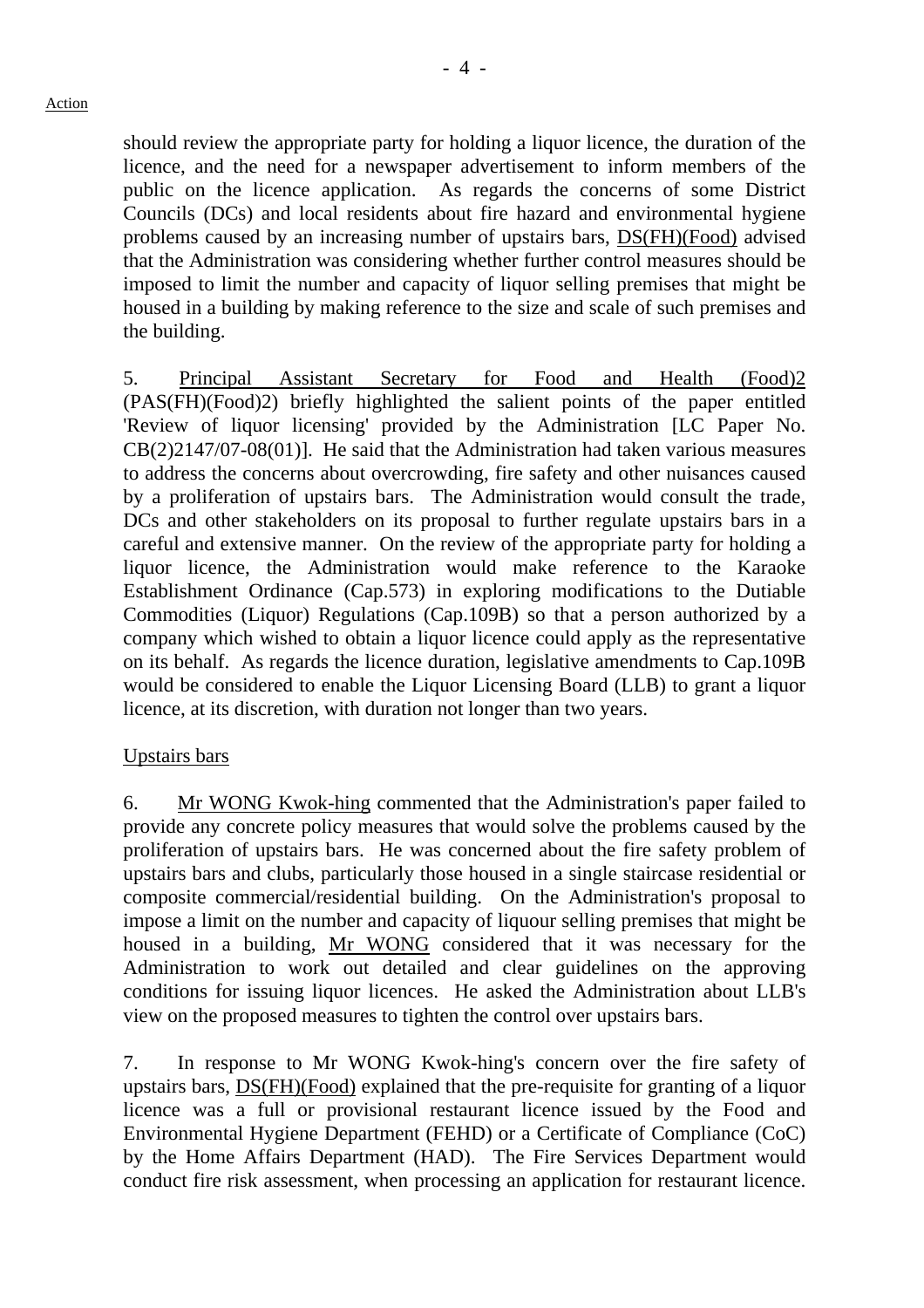To ensure buildings having adequate means of escape, the Buildings Department would assess the adequacy of means of escape of a building with reference to the design population/capacity of the premises, i.e. the number of persons normally expected in the premises, and such design population/capacity was calculated in accordance with the guidelines in the 'Code of Practice for the Provision of Means of Escape in case of Fire 1996' (MOE Code). As for premises with a CoC, the maximum capacity in a club-house was assessed by HAD having taken into account the MOE Code and other relevant factors. DS(FH)(Food) further explained that, to address the community's concerns over upstairs bars and clubs, the Administration had put forward some possible measures, as outlined in the Administration's paper, for consultation with the Panel, DCs and the stakeholders. On LLB's views on the proposed control measures, the Administration had communicated with the Chairman of LLB in this regard. LLB was also concerned that more bars and clubs were opened on the upper floors of composite commercial/residential buildings or residential buildings, posing noise and hygiene problems as well as fire safety hazards to those living in the same building and nearby residents.

8. Mr Vincent FANG expressed concern about the problem of noise and environmental nuisance caused by upstairs bars, of which many were located in Wanchai District. He considered that the proposed control measures to tighten regulation over the granting of liquor licences to prevent proliferation of bars on upper floors of these buildings should be implemented expeditiously. In this regard, he asked about the Administration's timetable for implementing these measures.

9. Mr Albert CHAN shared the concerns of Mr WONG Kwok-hing and Mr Vincent FANG. He was strongly of the view that liquor licences should not be issued to liquor selling premises which only occupied one single unit or several units on a floor of a single staircase residential or composite commercial/residential building. He said that, when applying for a liquor licence, the applicant should be required to prove that the premises concerned did not contravene the prescribed land use and the Deed of Mutual Covenant of the building, any breach of the prescribed land use and the Deed of Mutual Covenant should lead to rejection of the application.

10. On members' views and concerns over upstairs bars, DS(FH)(Food) responded that any proposal to further regulate upstairs bars would need to strike a balance between the interests of the local community and the trade. She reiterated that the Administration would consult the trade, DCs, and other stakeholders concerned carefully and extensively on its preliminary proposals. DS(FH)(Food) said that the Administration's plan was to introduce the legislative amendments to Cap.109B into the Legislative Council (LegCo) in 2009-2010 session.

11. Assistant Director (Operations)1 of FEHD (AD(O)1/FEHD) supplemented that, since mid-April 2006, FEHD had implemented new licensing procedures for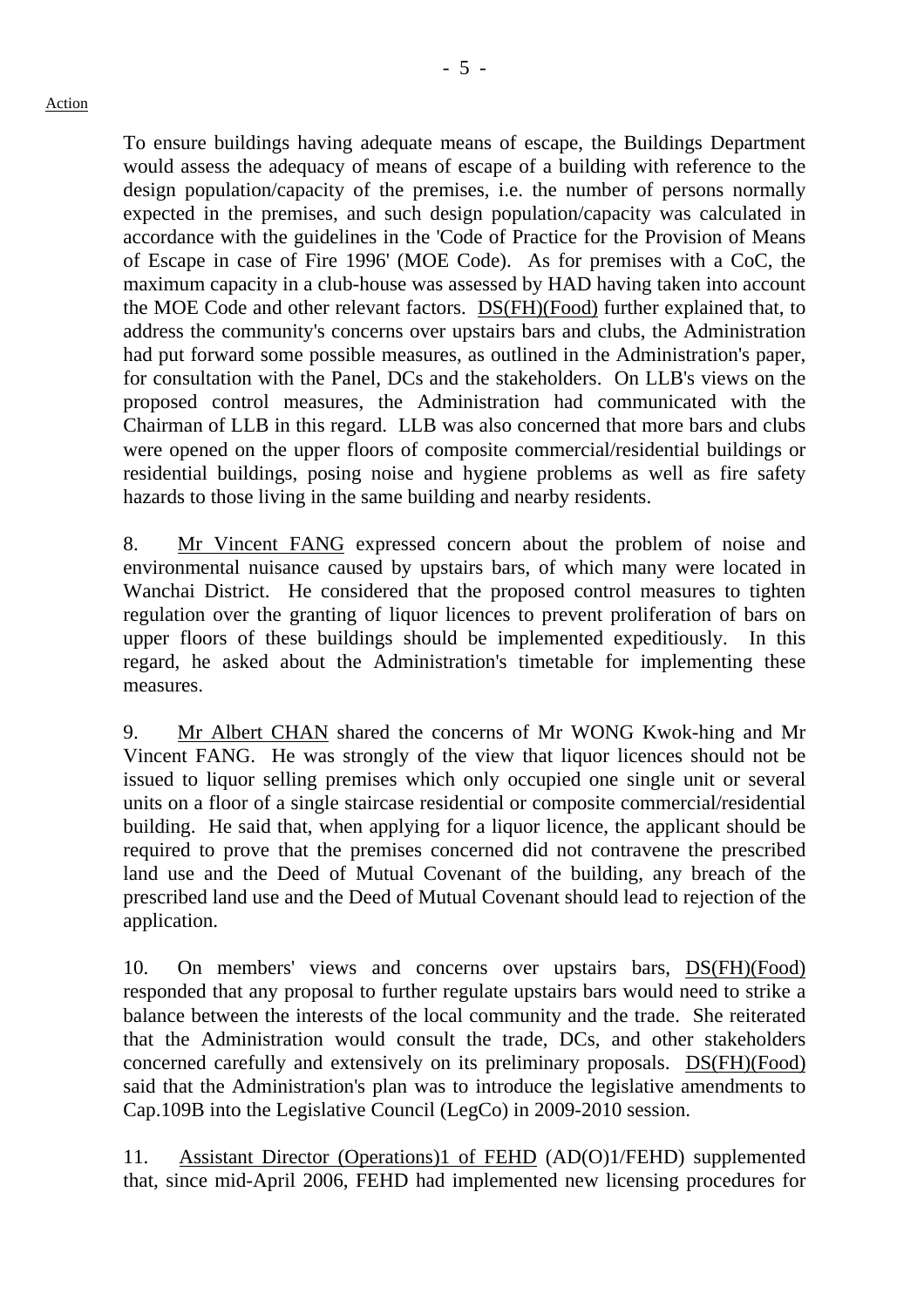new application of food business licence and transfer of licence to ensure that licensed food premises were free of unauthorized building works and in compliance with Government lease conditions and statutory plan restrictions. It was the standing policy of LLB that a liquor licence would normally be issued if the premises to which the application concerned were covered by a restaurant licence (full or provisional) or a CoC.

12. The Chairman said that he was supportive of the Administration's proposals to enhance trade facilitation and urged the Administration to introduce the legislative amendments into LegCo in 2008-2009 session for early implementation. The Chairman, however, had some reservations about the proposals to step up the regulation over upstairs bars. He considered that, when applying these new measures, the Administration should avoid affecting the business of existing licensed upstairs bars and clubs. He also envisaged that the number of upstairs bars and clubs would be reduced drastically when the smoking ban imposed by the Smoking (Public Health)(Amendment) Ordinance 2006 would apply to licensed bars and clubs with effect from 1 July 2009.

13. Dr Joseph LEE was concerned about recent media reports about the problem of drug abuse by adolescents patronizing upstairs bars. He enquired how FEHD would tighten its regulation over upstairs bars to tackle the youth drug abuse problem. AD(O)1/FEHD explained that the Police, as the enforcement agency of Cap.109B, would conduct licence checks on the liquor-licensed premises. DS(FH)(Food) further explained that the Police would conduct random operations against dissemination and selling of illicit drugs in liquor licensed premises. The Police would institute prosecution actions against a liquor licensee if he/she was found to have committed such illegal acts. Under Cap.109B, LLB might revoke a liquor licence if, in its opinion, the licensee had ceased to be a fit and proper person to hold the licence. She added that there was a recent case of drug abuse by patrons of upstairs bars. In 2007, there were 11 cases of revocation or refusal of application for issuing/renewal of liquor licences by LLB.

Selling of liquor at other non-liquor-licences premises

14. The Deputy Chairman pointed out that there was presently no control over the selling of alcoholic beverages (e.g. beer) in 'dai pai dongs', restaurant patrons binging along their wine, and customers of convenience stores consuming alcoholic drinks outside the stores after purchase. He considered that, as a trade facilitation measure, the Administration should make reference to Singapore where 'dai pai dongs' were allowed to sell alcoholic beverages.

15. AD(O)1/FEHD explained that, under Cap.109B, any person intending to sell liquor at any premises for consumption on the premises must obtain a liquor licence or a club liquor licence from LLB before commencement of such business. In the light of this, liquor licences would not be required for restaurants whose patrons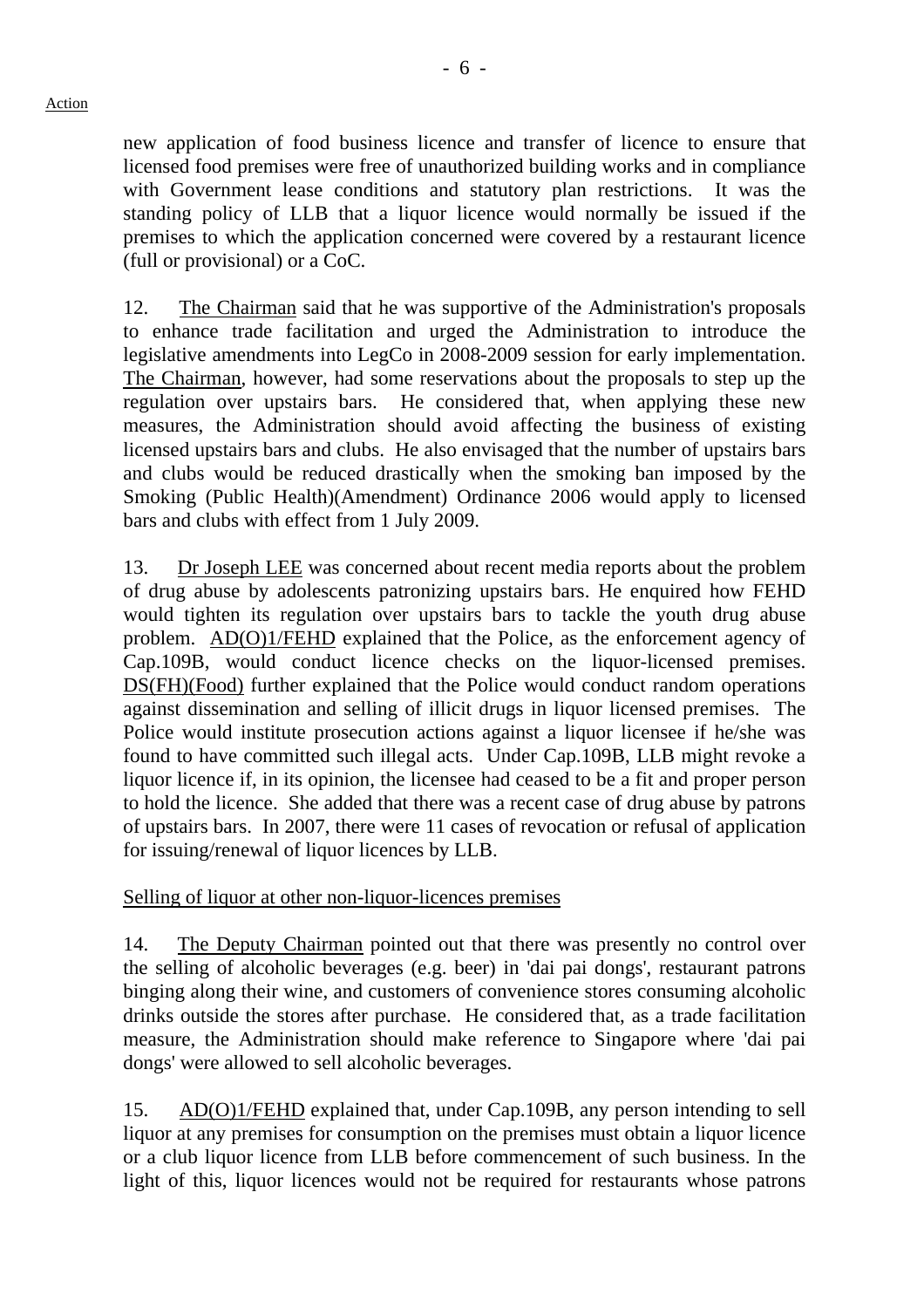brought their own wine for consumption there and for convenience stores which only sold alcoholic beverages to customers. As regards the suggestion of issuing liquor licences to 'dai pai dongs', AD(O)1/FEHD said that there were stringent requirements on the suitability of the premises under application for a liquor licence having regard to the location, fire safety, hygienic conditions, and the structure of the premises. In this respect, 'dai pai dongs' at FEHD's cooked food centres might have physical constraint for the issue of liquor licence. However, the Administration would consult LLB's view on the Deputy Chairman's suggestion.

16. Mr WONG Yung-kan expressed worry over noise and environment nuisance caused by drunken patrons of food premises which operated 24 hours, particularly those located in the vicinity of residential buildings and housing estates. He wondered whether there was any restriction on the liquor selling time of these food premises. Mr WONG also pointed out that many private barbecue sites sold alcoholic beverages to their patrons. He suspected that these private barbecue sites did not hold any valid liquor licences and wondered if the Administration would consider allowing these premises to apply for liquor licences so as to subject them to regulation.

17. DS(FH)(Food) responded that, under the present law, there was no restriction on the operation time of licensed food premises. As regards liquor licence, LLB might impose conditions on liquor selling hours for premises located in a residential building or a composite commercial/residential building in a residential area. AD(O)1/FEHD supplemented that, under the existing licensing regime for food premises, there was no specific type of licence for private barbecue sites. Operators of barbecue sites might, however, apply for various types of food premises licences according to their mode of business. For examples, the operator of a barbecue site which only sold prepackaged meat for barbecue could apply for a fresh provision shop licence. The operators might apply for food factory licences if they would marinate meat and prepare food for sale to customers. However, if the mode of operation of a barbecue site was similar to a restaurant where seating and services would be provided for consumption of food there, the operator would be required to apply for a restaurant licence.

18. Mr Albert CHAN commented that there was virtually no regulatory control over the operation of private barbecue sites selling liquor without any valid liquor licence. He was gravely concerned that patrons and the operation of these establishments had caused serious noise and environmental nuisance to nearby residents. He criticized the Administration for its failure to take any actions to rectify the problem despite repeated complaints made by local residents over the past years.

19. AD(O)1/FEHD responded that FEHD would follow up and take prosecution action against unlicensed food premises when there was sufficient evidence. The Police would follow up and take necessary actions against premises for selling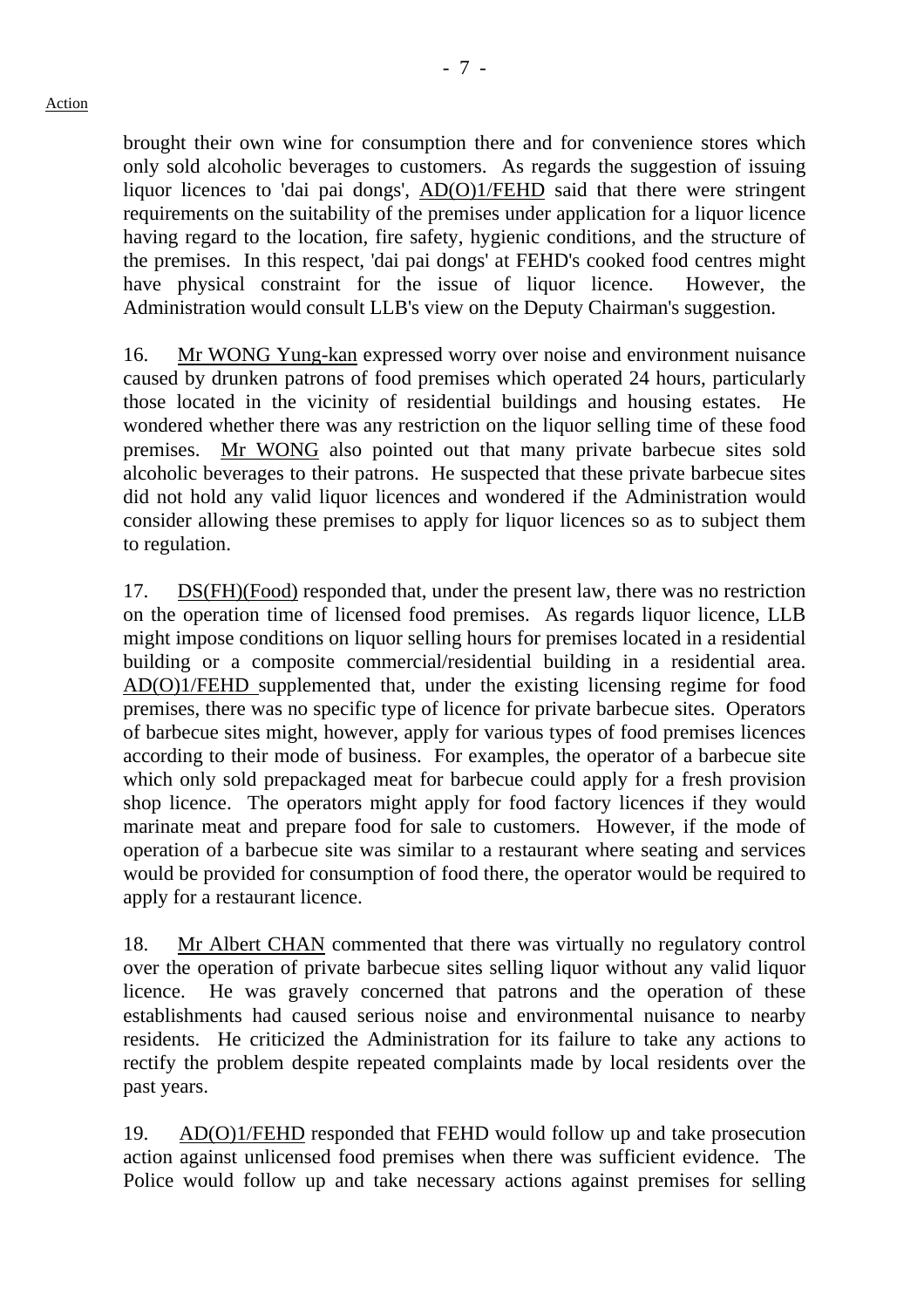liquor without valid liquor licences.

#### Trade facilitation measures

20. The Deputy Chairman suggested that, as a trade facilitation measure to 'dai pai dongs' and small and medium restaurants, the Administration should consider issuing two different categories of liquor licences e.g. one for selling beverages with an alcohol content of less than 5% (such as beer) and the other with an alcohol content of more than 5%. The Chairman shared a similar view. In response, AD(O)1/FEHD said that the Administration would need to consult LLB on the suggestion.

21. Echoing the Chairman's and the Deputy Chairman's suggestion, Mr Albert CHAN considered that the Administration should also consider providing a 'onestop' service for applications of food premises and liquor licences as a trade facilitation measure. On the proposal to lengthen the duration of licence to not more than two years, Mr CHAN held a strong view that a clear and stringent mechanism should be put in place to monitor the liquor licensed premises for compliance with the licensing conditions e.g. the current Demerit Points System for licensed food premises. Mr WONG Yung-kan and Dr KWOK Ka-ki also shared the view.

22. DS(FH)(Food) responded that the Administration would consider introducing a review mechanism so that LLB might monitor the operation of the liquor licensed premises and impose additional licensing conditions to the liquor licence where appropriate. She pointed out that, if objections to applications for liquor licences were received, LLB would consider the applications in open hearings or closed-door meetings in accordance with the established procedures. The applicant and the objector(s) would be invited to make representations to LLB in person in open hearings. If any applicant or objector(s) was not satisfied with LLB's decision, he/she might lodge an appeal to the Municipal Services Appeals Board in accordance with the relevant provision of Cap.109B.

23. On the Administration's response, Dr KWOK Ka-ki said that there should be representation of local community in LLB so that views and concerns of local residents would be taken into account in its consideration of applications for issue/renewal of liquor licences. The Chairman, however, commented that most of the members of LLB were DC members and, in most cases, DC Chairmen were nominated to attend the hearing of the appeal cases. He also pointed out that, at present, LLB could issue a liquor licence for a period of a shorter duration than 12 month, e.g. three or six months.

#### **IV. Review on hawker licensing policy**  [LC Paper No. CB(2)2147/07-08(03)]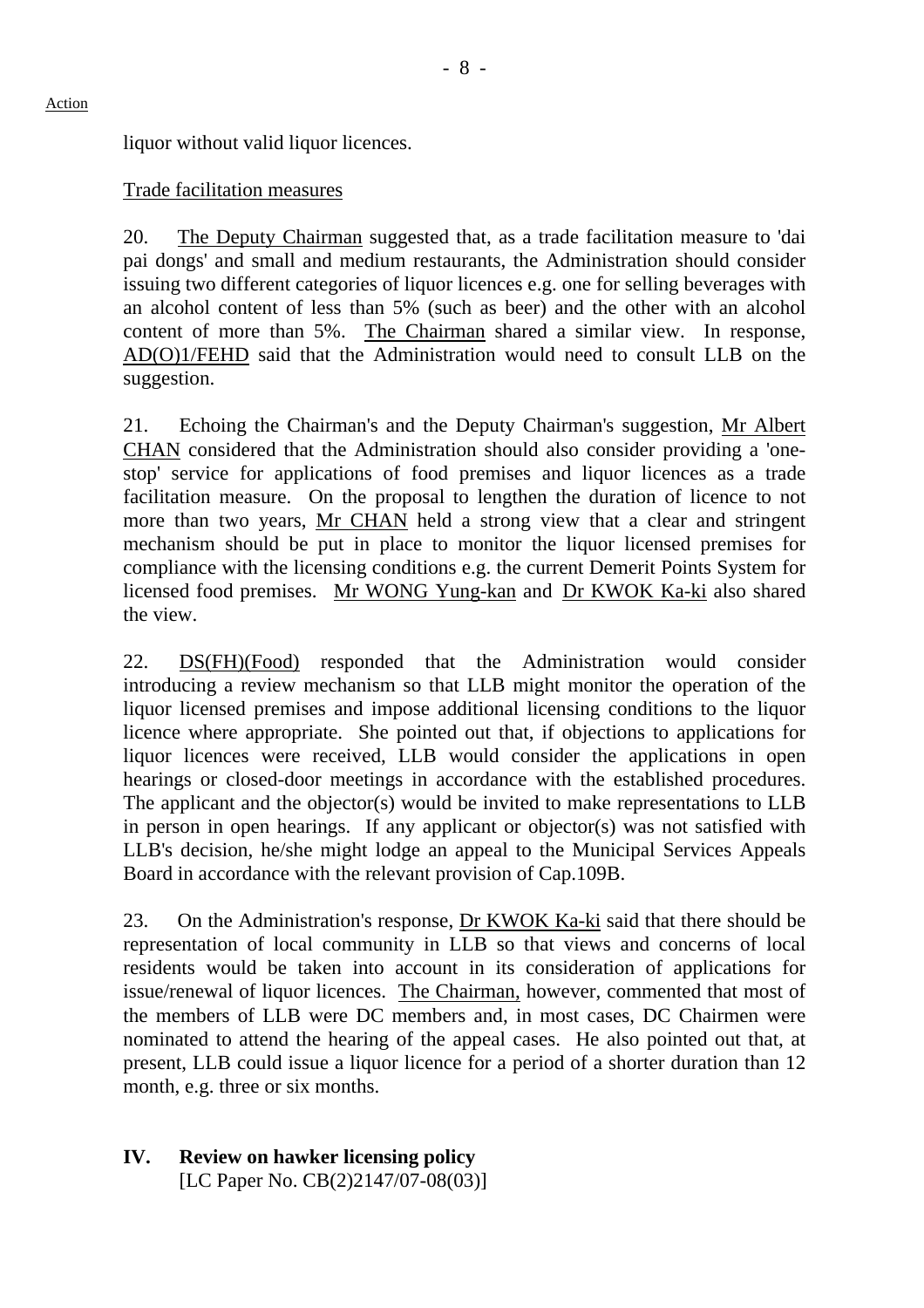#### Briefing by the Administration

24. DS(FH)(Food) informed members that the Food and Health Bureau (FHB) and FEHD were jointly reviewing the policy on hawker licensing, including exploring the feasibility of re-issuing new hawker licences and relaxing the requirements for succession and transfer of hawker licences without compromising environmental hygiene. The Administration would also strengthen the role of DCs in terms of hawker licensing and hawker bazaar management at the district level.

25. Deputy Director (Environmental Hygiene) of FEHD (DD(EH)/FEHD) briefly presented the Administration's paper entitled 'Review on hawker licensing policy' [LC Paper No. CB(2)2147/07-08(03)]. On fixed-pitch hawker licences, the Administration proposed that, provided the current number of fixed pitches was maintained, consideration might be given to issuing licences to new operators for trading in the vacant pitches or allowing licensees of adjacent pitches to use vacant pitches as an expanded business area. As regards 'dai pai dongs', it was suggested that when a 'dai pai dong' was closing down because of the death of the licensee or other reasons, the relevant DC might advise the Government on whether it should be allowed to continue to operate in situ, after having regard to the specific circumstances of the district and the residents' aspirations. If so, the Administration might consider arranging for the succession and transfer of licences, or issue new licences to interested operators. This would address various concerns without increasing the number of 'dai pai dongs'.

26. As regards itinerant hawker licences, DD(EH)/FEHD said that the Administration would maintain the existing policy of not issuing new itinerant hawker licences for selling wet and dry goods. For itinerant (frozen confectionery) hawker licence (commonly known as 'small ice cream vendors') and itinerant (mobile van) hawker licence (commonly known as 'ice cream vans'), the Administration would consider re-issuing a fixed number of these two categories of licences, provided that the food safety and environmental hygiene conditions would not be jeopardized.

### 'Dai pai dongs' and open-air hawker bazaars

27. Mr WONG Kwok-hing said that he was thankful to FHB and FEHD for responding positively to the repeated requests from him and hawker associations to review the hawker licensing policy. He was supportive of the Administration's proposals and hoped that these proposals could be implemented as soon as possible. Mr WONG asked about the Administration's timetable for completing its consultation with hawker associations and DCs. In response, DS(FH)(Food) said that the Administration would endeavour to complete the consultation exercise by the end of 2008.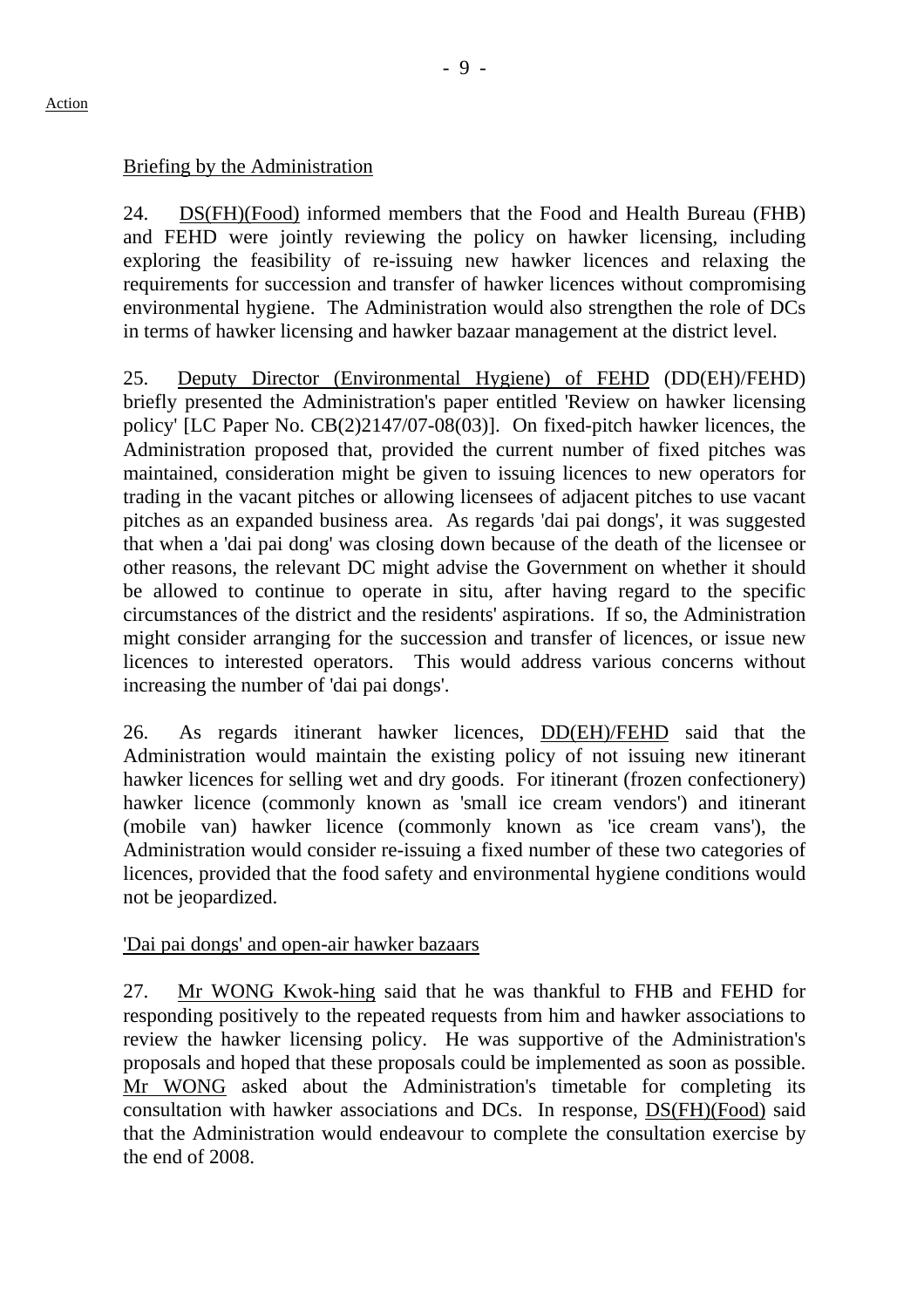28. The Chairman said that he had moved a motion on 'preservation and inheritance of dai pai dong policy' urging the Government to review the licensing policy for 'dai pai dongs' for debate at the Council meeting on 23 November 2005. He further said that, while he was supportive of most of the initial proposals put forward by the Administration, he had reservation about the proposal in respect of 'dai pai dongs'. He considered that the number of 'dai pai dongs' should not be frozen at the present level (i.e. 28). The Chairman suggested that the Administration should consider identifying new sites (e.g. areas in Tin Shui Wai and Lou Fou Shan) to accommodate more 'dai pai dongs'. The Administration should also provide assistance to the licensed hawkers in improving the design of 'dai pai dongs' so that they could meet the present-day hygiene and environmental standards.

29. Mr WONG Yung-kan asked how the Administration would define open-air hawker bazaars and whether the Administration would draw on overseas experience and issue licences to hawkers for preparing cooked food in open-air hawker bazaars. DD(EH)/FEHD responded that operators in open-air hawker bazaars (e.g. the Tung Choi Street Hawker Permitted Places) were issued with fixed-pitch hawker licences and most of them sold wet and dry goods. As regards the open-air bazaar cited by Mr WONG, she explained that it was located on a piece of government land leased out on short term tenancy. As such, the bazaar was not in public places and the selling of dry and wet goods did not require any hawker licence. However, the operators of cooked food stalls at that open-air bazaar concerned were issued with temporary food factory licences.

30. On the Administration's response, Mr WONG Yung-kan asked whether the Administration would issue fixed-pitch hawker licences for 'dai pai dongs' operating in open-air hawker bazaars if it was supported by the DCs concerned. In response, DD(EH)/FEHD explained that increasing the number of fixed pitch hawker licences for cooked food (i.e. 'dai pai dongs') in public areas might have a significant impact on environmental hygiene. Therefore, at this stage, the Administration did not consider it appropriate to issue more licences for 'dai pai dongs'. She reiterated that the Administration might consider arranging for the succession or transfer of licence, or issue of a new licence to an interested operator if the DC concerned supported the continued operation of a 'dai pai dong' in situ when it was in danger of closing down because of the death of the licensee or other reasons. She also emphasised that the Administration would be willing to listen to any views that DCs might have on this proposal.

31. On strengthening the role of DCs, Mr WONG Yung-kan asked how DCs and FEHD could complement each other in enhancing the management of public markets. DS/FEH said that each public market had a management consultative committee with membership including the respective DC members. When discussing with the Panel the review of the provisions in the public markets in May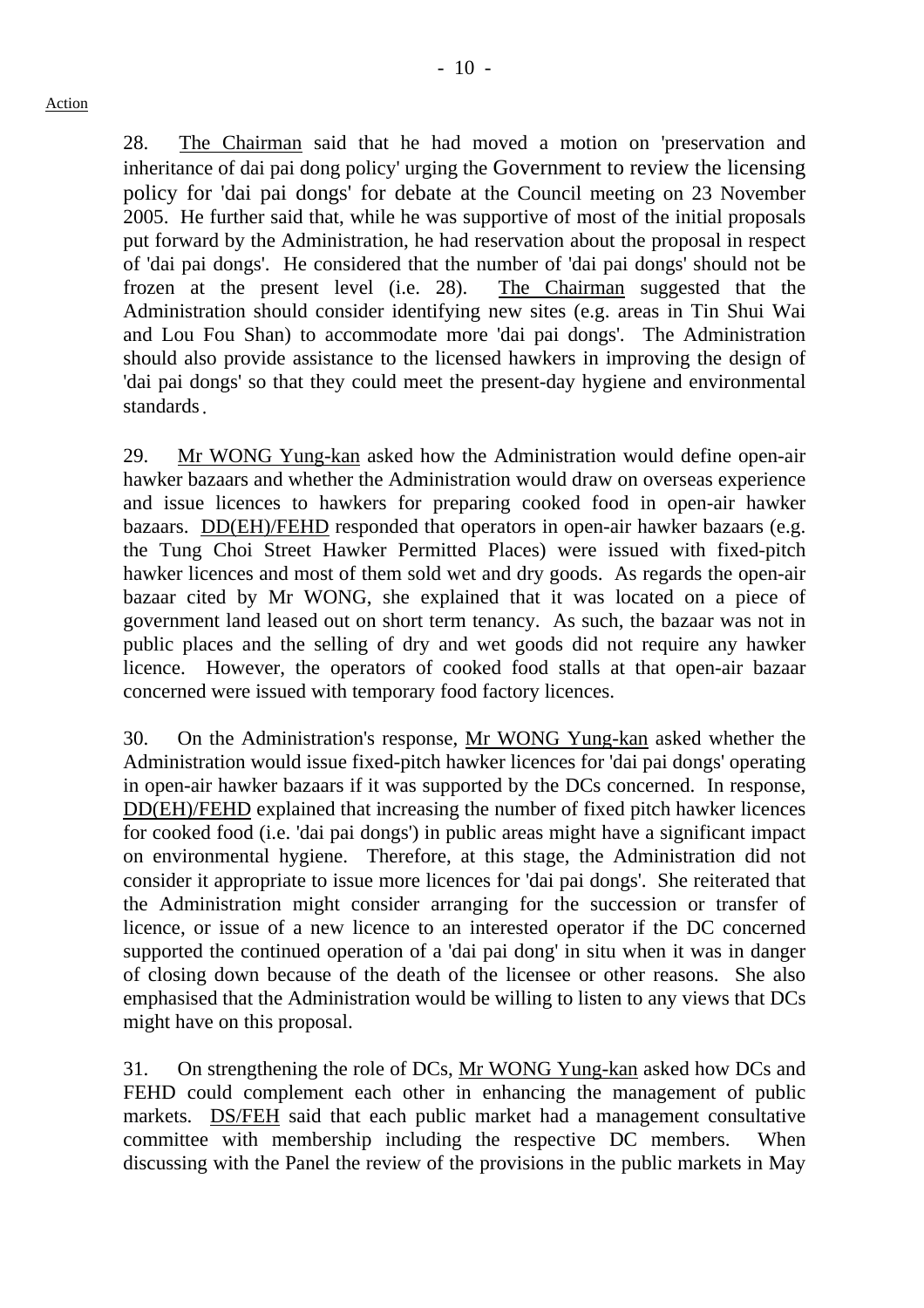2008, the Administration had already made a commitment to consult the views of DC on possible measures to enhance the viability of public markets.

Restrictions on the new licences

32. The Deputy Chairman pointed out that a fixed-pitch hawker licensee might appoint a deputy/an assistant to assist him/her to operate the daily trading business. He asked whether the fixed-pitch hawker licences could be succeeded by or transferred to the deputies/assistants, and about the assessment criteria on applicants for new licenses of 'small ice cream vendors' and 'ice cream van'.

33. In response, DD(EH)/FEHD explained that, under the existing hawker licensing policy, with the exception of 'dai pai dong' licence, fixed-pitch hawker licence could be succeeded by or transferred to the 'immediate family member' of the licensee (i.e. parent, spouse, son or daughter). 'Dai pai dong' licence was also a kind of fixed-pitch licence and, according to current arrangements, might only be succeeded by or transferred to the licensee's spouse. However, under the proposed arrangement and, subject to the views of DCs, arrangements on the succession and transfer of 'dai pai dong' licences might be relaxed to allow the succession by or the transfer of the licence to not only the spouse but also other 'immediate family members' of the licensee. DD(EH)/FEHD further explained that, where a fixedpitch hawker licensee was unable to attend to the operation of the hawker stall for legitimate reasons (such as absence from Hong Kong or illness), he/she might appoint a person to be his/her deputy during the absence. However, any permission granted in this respect should not exceed a period of six months. A fixed-pitch hawker licensee might also employ assistants to help him/her carry on his/her business. There was no limit on the number of registered assistants for each hawker stall. The registration only served a record and identification purpose, and did not confer any right to the assistants. She supplemented that, under the new proposed arrangements, the deputies and assistants would also have the opportunity to apply for new licences just like any other interested party.

34. Mr WONG Kwok-hing asked about the numbers of deputies and assistants registered with FEHD. DD(EH)/FEHD responded that some 5 600 assistants had been registered with FEHD, but the number of permits issued to deputies was much smaller.

35. Mr WONG Yung-kan was concerned about the proposal to specify a validity period (e.g. three or five years) of new licences, and restrict further succession or transfer of these licences. DD(EH)/FEHD explained that hawker licences were not commodities intended for transfer or trading in the market at will by the licensees. Their succession and transfer should therefore be subject to regulation. The introduction of the proposed arrangements could maintain the vitality of the hawker trade through the keeping of the right to operate mobile and affording opportunities to those interested in entering the trade.